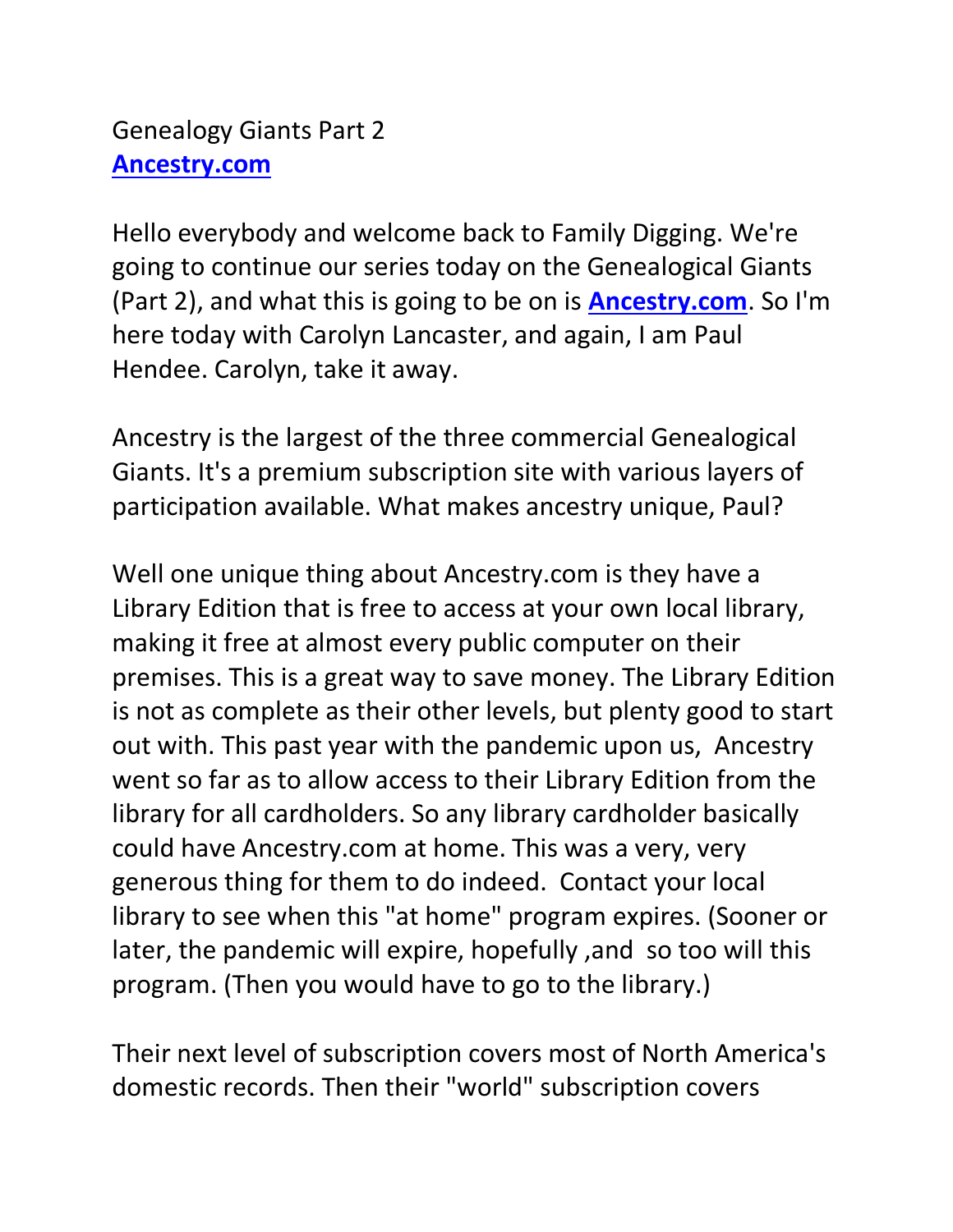domestic and foreign records. And finally, their "all access" subscription covers domestic and foreign records as well as the records from some of their subsidiary companies. Currently that includes Fold3.com. one of the premier military records providers in the country, covering from the American Revolution through World War II. And there are also other types of records at Fold3. It also covers Newspapers.com, one of the largest online historic newspaper sites in America. Both of these sites have their own subscription fees unless you are using Ancestry's , "all access" level. Each level of subscription is at an increasing cost. But if you exhaust each level before going on to the next, then you are only paying top dollar for a short time rather than paying for all these things separately for a higher cost.

Ancestry.com has a ginormous records database and is the other major digitizing partner, along with **[Family Search](https://familysearch.org/)**, for **[The National Archives](https://www.archives.gov/)**. Ancestry works with NARA similarly to FamilySearch. Sometimes they work well together, and other times not so much. Sometimes they have joint projects, but more often they work independently. This results in there having some similar record sets, but often they have unique sets of information available. If the image for a document you want is not available out of one, try the other.

Ancestry.com differs from familysearch.org in a number of ways, particularly in motivation. They are a "**for-profit**" company. In other words, they like to make money. (Wow.) FamilySearch is a non-profit organization. Over the years,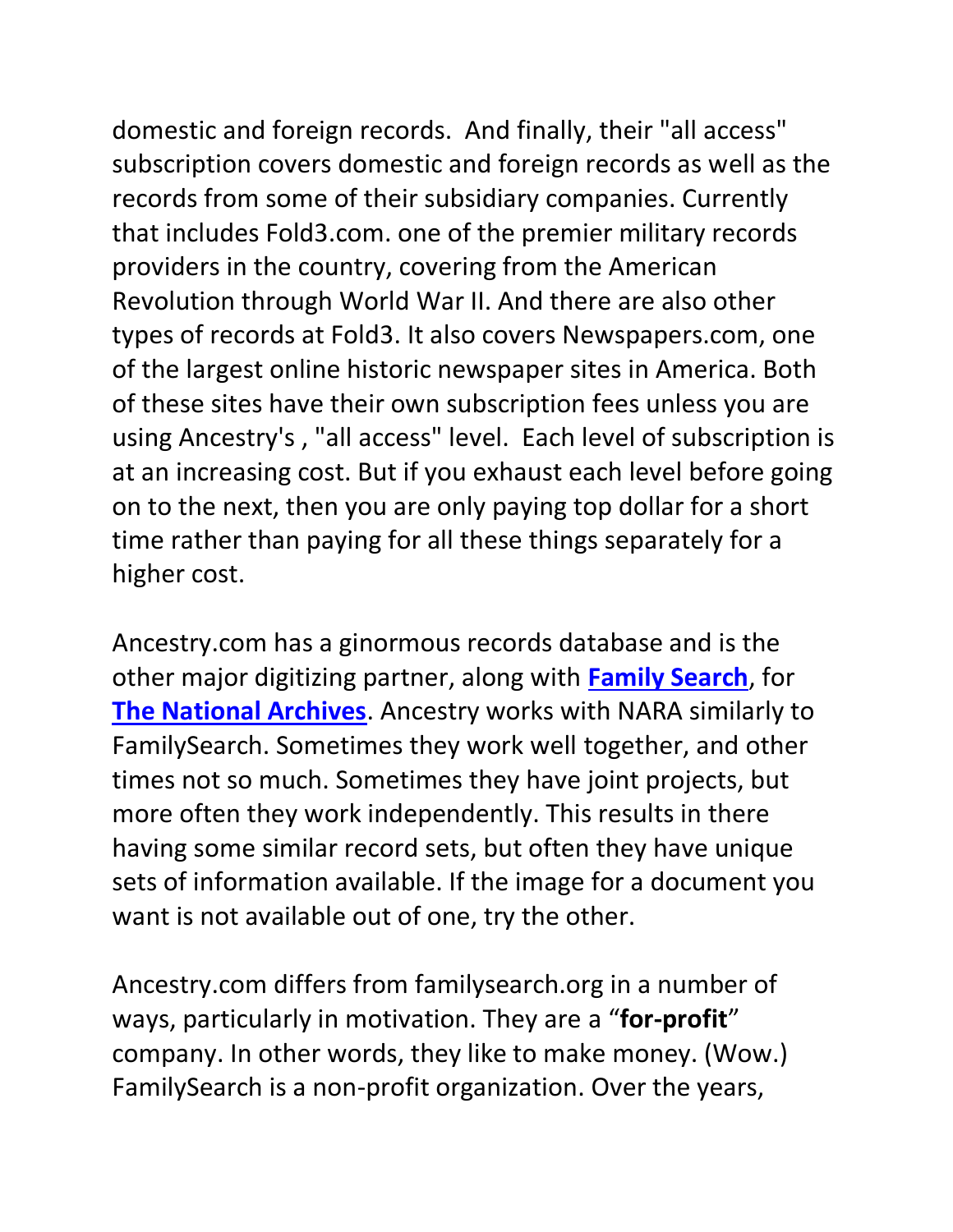Ancestry has grown by leaps and bounds, often by purchasing other companies in the genealogical field. Some of those companies provide additional or unique records to add to Ancestry's database, at which time the acquired company becomes redundant and is closed down. Other times, a company is acquired and kept as an affiliate company with a separate database, such as Findagrave.com, which is the largest cemetery site in the USA, and large elsewhere as well. Like other people's trees, **[Findagrave.com](https://findagrave.com/)** should only be used for hints, not facts. Anyone can set up a memorial and say anything they want on that memorial, and very few memorials provide any sourcing at all.

Also, be careful about copying photos. The person who took the photo is the owner and copyright holder of that photo. There can be pretty large fines for misuse, especially of photos. Instead, contact the person who is in charge of that memorial site to find out how to get a photo. He or she might surprise you and just send you what you need for free. It always pays to ask; and always get a second source for the information on the memorial site. (And, Paul, I have to apologize fully: I used the word "free" instead of letting you do that. Paul: Well, I know, but you know how much I like the word "free".)

In the case of Rootsweb.com, which had always been a free site, and an extremely popular one at that, the company was acquired by Ancestry. There was a large and loud protest when Ancestry started shutting down parts of the company, putting what had been free and often unique, behind a paywall,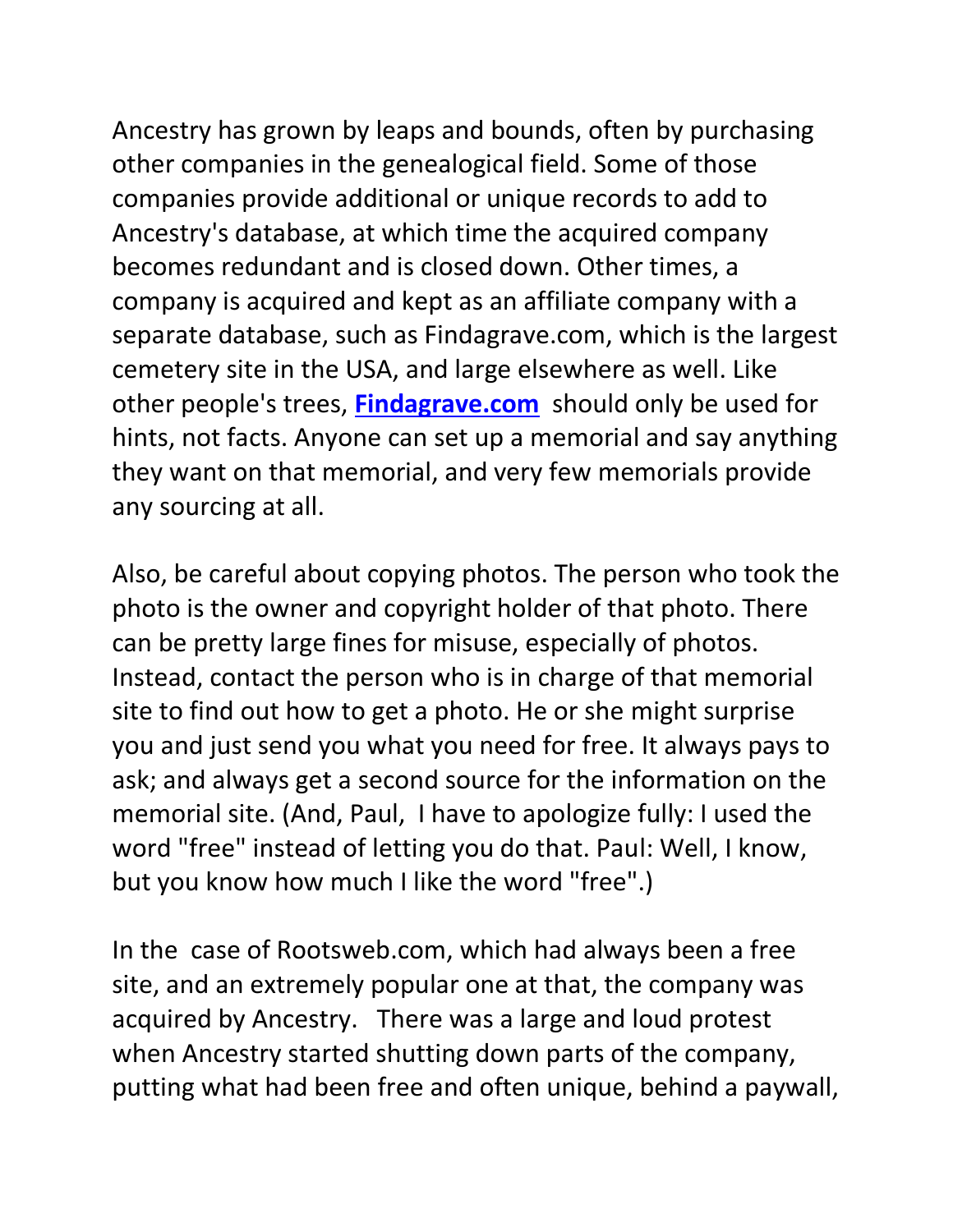(That means they wanted money.) and doing away with many of the popular ways that the company had been used in the past. There were thousands and thousands of family tree sites, message centers and forums, etc. for instance; they were all in jeopardy. It was not a good time had by all, trust me. To complicate matters, a number of years ago Ancestry had a very large computer failure and to this day it has not entirely been restored. And recently Ancestry has gone back to eliminating some of the features in Rootsweb. Rootsweb is still free and it is still a very good resource to see what has been done in the past on your family history - well worth exploring for records and stories, but we would encourage anyone wanting to use it to put that near the top of your To Do List rather than at the end.

Ancestry also has a substantial presence in education for genealogy, with **[Ancestry Academy](https://www.ancestryacademy.com/browse)** offering a free education for all, not just for their subscribers. All of the Genealogy Giants have YouTube channels, blogs, websites, webinars, podcasts and Facebook groups. So if you don't know something, no one can say there are no places to go for the answers. That is for sure!

Well, another thing unique to Ancestry.com is the size of it's database for DNA testing, with over 18 million people being tested. Amazing. They only provide one type of test, the Autosomal, which is designed to reveal your ethnic background. The larger the database, the more accurate the test results should be, a claim that has a way to go to be fulfilled. One thing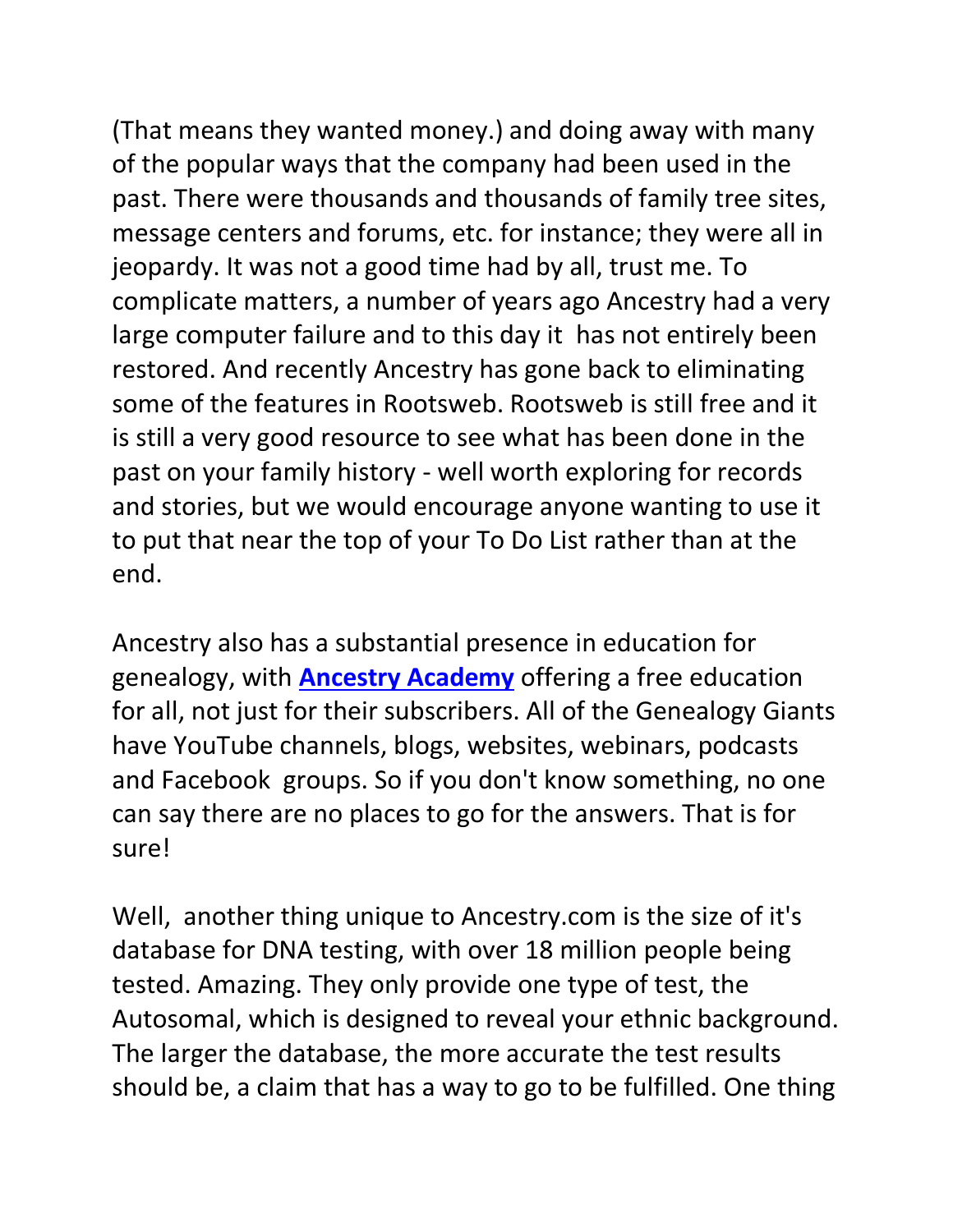to look out for with Ancestry.com, it has informed consent as part of its agreement for DNA testing. It allows them to use your information for genetic research. You can opt out of this part, but it is easy to miss how and where to do that, so look carefully. If you object to this use of your DNA results, you must opt out at the time you sign up for the test.

We believe that if you want your DNA tested, you should look at all the types of tests that are available and who provides them to see who meets your needs. Further, you need to read the fine print in each of these agreements before signing up for the test. Choose carefully.

DNA testing has been on fire on growth charts. The industry expects to double in size in 2021, with similar growth rates over the past several years. This kind of growth has attracted the attention of many investors, and in December 2020, a majority of Ancestry was acquired by **[Blackstone](https://www.blackstone.com/press-releases/article/blackstone-completes-acquisition-of-ancestry-leading-online-family-history-business-for-4-7-billion/)** (a New York Stock Exchange Company), a high quality private equities funds manager. Blackstone appears eager to take Ancestry.com to the next level by helping them to expand their product offerings and create technologically innovative ways, so even more people can discover more about their family histories and themselves. GIC, the global investment firm established in 1981 to manage Singapore's foreign reserves, has been a partial owner of Ancestry.com for some time and will continue their minority investment in Ancestry. Both GIC and Blackstone have histories of working with world class companies for the good of all concerned. Ancestry is already the largest for-profit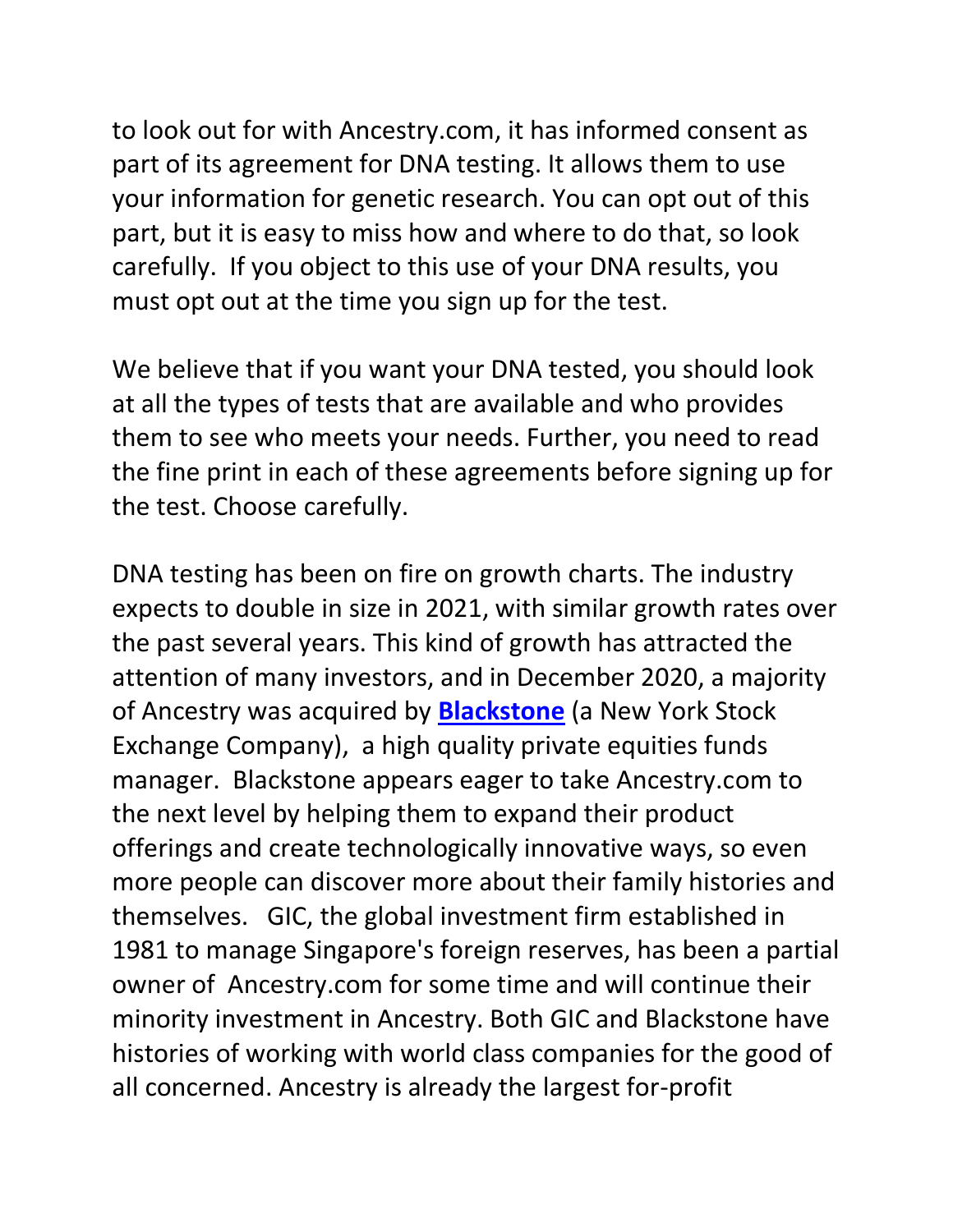genealogy company in the world. It will be interesting to see over the next several years how the company develops under its new ownership.

There's been much controversy about sharing DNA data by various companies with other companies or organizations over the last several years. While Blackstone denies that it will use DNA information from AncestryDNA, a recent survey of bioethicists asked if they believe that to be true; the answer was an overwhelming "no". So time will tell.

A good way to see how Ancestry.com ticks is to read the Wikipedia.com article on Ancestry.com's history. Also, there was an article in the Los Angeles Times on April 13th of this year by David Lazarus in the business section that you may want to read. If you Google "Los Angeles Times, April 13th, 2021. Blackstone Purchase of Ancestry.com" the title of the article is "Why spend billions for Ancestry's DNA data if you don't plan to use it?" It gives both sides of the issue.

So, four things that make Ancestry.com unique are:

- 1. They are the largest records database provider for genealogy and family history too.
- 2. They have the largest DNA database because they have had the largest number of testers on which to draw. This should provide good ethnicity results from the autosomal DNA test they offer, (which we are guessing, are useful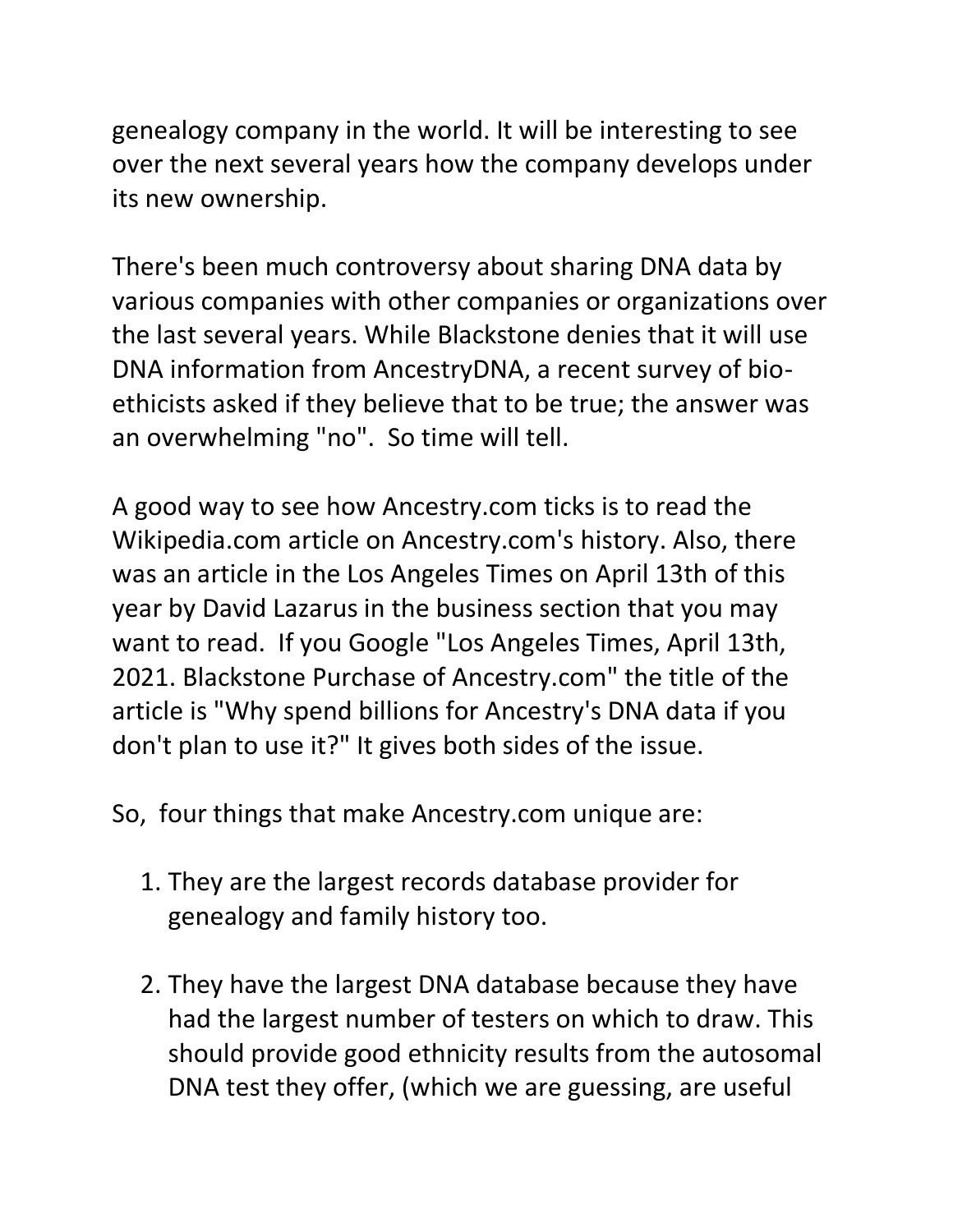going back 6-8 generations, after which you need a different kind of test.

- 3. They have acquired a number of companies that complement their basic business of records database provider, such as Fold3.com and Findagrave.com
- 4. They have various access plans that go from the totally free Library Edition to All Access, which covers not only the whole world, but some of their satellite companies as well.

So I think that pretty much wraps it up for this week. What do you say? I think so too. OK, good deal.

So again, if you have any questions, you can basically email us at [familydigging@gmail.com.](mailto:Familydigging@gmail.com) (Yeah, I guess that's about it.)

(Well, we have to tell them where to go to find the transcription.) Oh yeah, so basically you can go our website, at [http://www.fa](http://www.f/)milydigging.com, and there you'll find our podcast file; you'll also find the transcription for this podcast, so that if you want, you can go to the various sites mentioned in here just by a click on any of the links on the transcript. You can also make comments there. If you'd like to do that, please subscribe at our website (always a good idea).

Thank you very much and have a good rest of the week and we'll see you next week with Part 3 which is going to be on